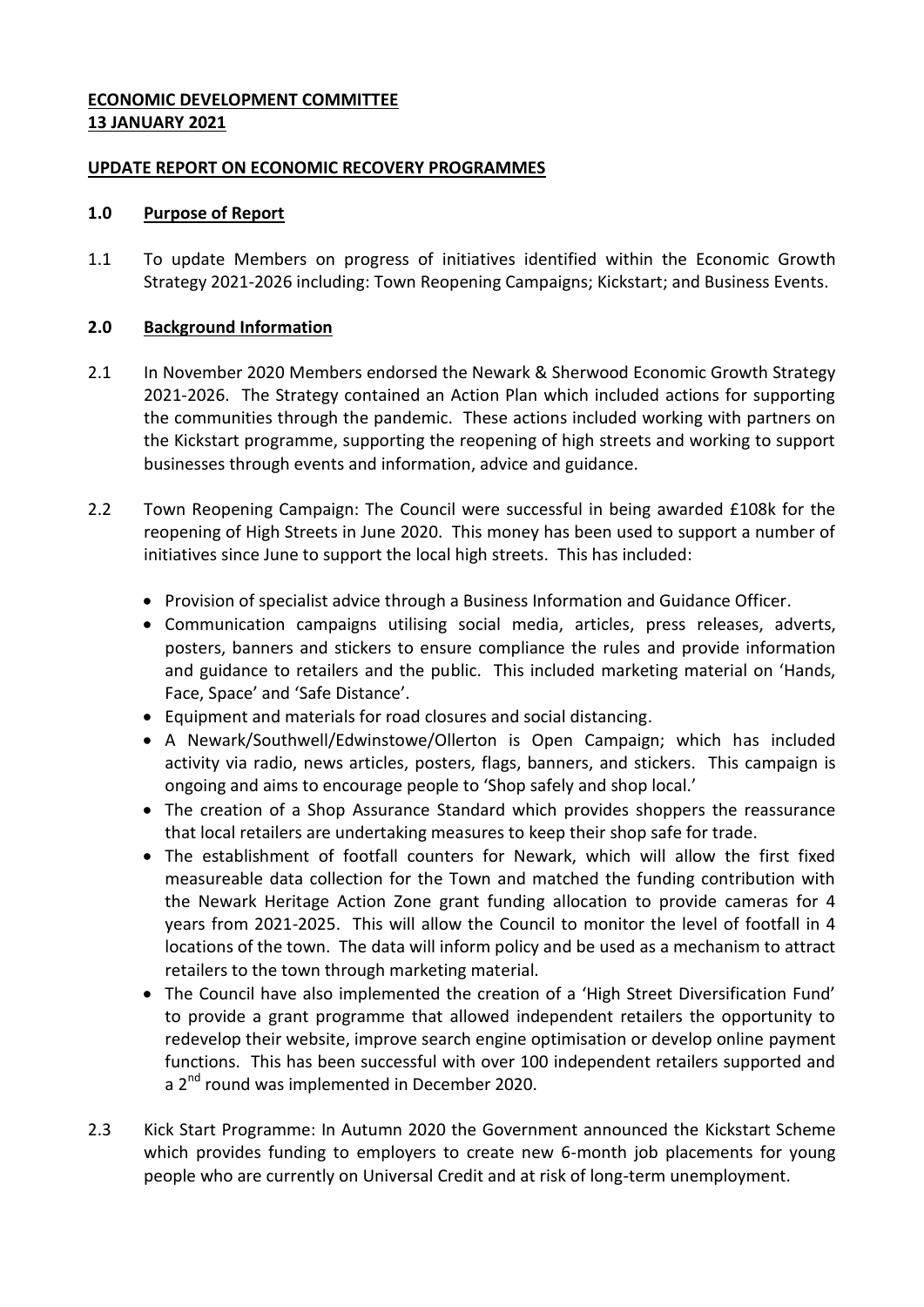Funding was available following a successful application process for a minimum of 30 job placements, but if the organisation is creating fewer than 30 job placements applications must be made through a Gateway Organisation. Due to most Small & Medium Enterprises not being able to offer 30 placements, potential Gateway Organisation providers were sought.

Newark & Sherwood Council Officers have worked with Lincoln College Group at the Newark campus and a submission to Government was made by the College in late November for 51 placements in the area. The Council, as a large employer in the town would offer 7 placements, whilst other employers included offering roles ranging from Grounds Maintenance Assistants, Credit Controllers, Trainee Mechanics, Web developer, Retail Assistant, Warehouse and Logistics Assistant, Trainee Joiner, Groom, Gym Crew and Kitchen Assistants. These first placement will start in December 2020 and it is hoped that a second round can be undertaken in Spring 2021.

- 2.4 Business Support Programmes and Events: The Economic Growth Team have undertaken more than supporting business and industry with support grants, this has included provision of a number of business support events and information, advice and guidance. There are a number of programmes that have been delivered or are being planned which includes:
	- September 2020; "Supporting Business in Newark & Sherwood" which focused on identifying what is needed to support businesses to grow after the pandemic.
	- December 2020; "Good for Business Business Finance" which focused on supporting business with advice and guidance on finance, performance and success
	- January 2021; "SME Bounce Back" which is a partnership event with the FSB to assist businesses to become more resilient.
	- January 2021-March 2021; "Creativity for Growth Masterclasses" which are focused on growing your business, marketing, brand and future strategy"
	- February 2021 April 2021; "Business Doctors; Business Support Programme" which is an intensive series of workshops for 12 businesses to cover issues such as Accountancy, HR, Funding, Legal, IP, Websites, IT systems, Social Media to enable growth.
	- March 2021; "Solutions Driven Cyber Security Masterclass" which aims to assist businesses with data security and is delivered in partnership with Nottinghamshire Business Venture.
- 2.5 In addition to the above Officers are recommending the provision of a Business Resilience Programme with the aim of supporting industry to build resilience and growth due to the pandemic. This, it will be recommended to the Policy and Finance Committee, will be a £300,000 fund made up of the £100,000 of the Additional Restrictions Grant funding that the Council received during November 2020 together with an allocation of budget during 2021/22. The Program will be targeted at supporting the key industries of Manufacturing, Construction, Accommodation, Food, Retail, and Health & Social Care. It is proposed that a procurement exercise is undertaken to secure 4 suppliers to provide additional support in these areas. The first contract to be secured is proposed to be the retail support contract, which will be developed in January with a view to a contract start in February/March, subject to approval from the Policy and Finance Committee.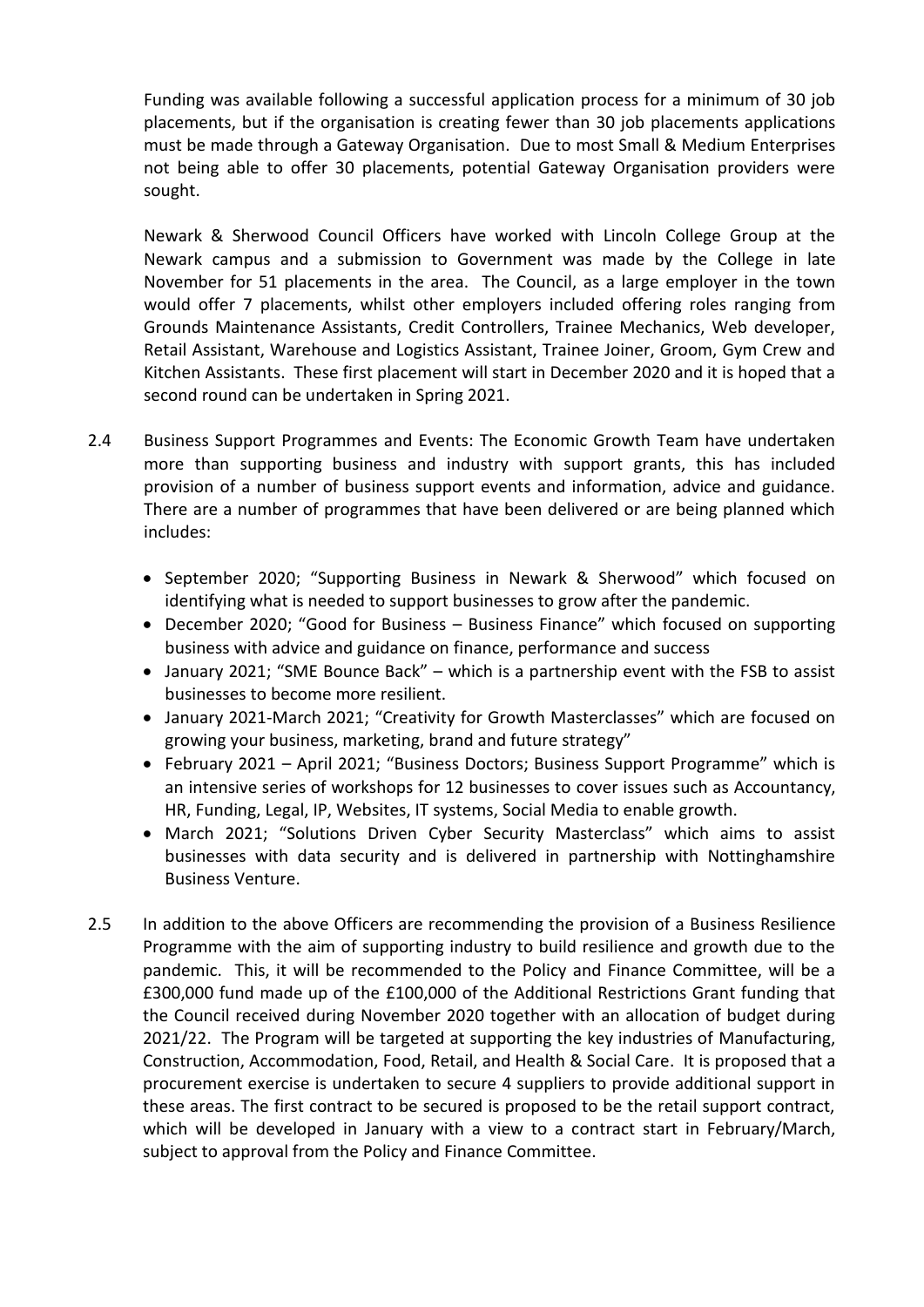## **3.0 Proposals**

3.1 It is proposed that Members note the report and provide a strategic steer and comment on any of the programmes.

# **4.0 Equalities Implications**

4.1 There are no equalities implications within the report.

## **5.0 Digital Implications**

5.1 There are no equalities implication within the report

## **6.0 Financial Implications (FIN20-21/5183)**

- 6.1 During November the Council received an allocation of £2,448,420 in Additional Restrictions Grant to support businesses (alongside the Local Restrictions Support grants for both Open and Closed businesses), which has been used to provide direct grant support to businesses. At the time of writing the report the total spend against the allocation is £1,966,000. This leaves a balance remaining of £484,420.
- 6.2 As suggested at paragraph 2.5 the Senior Leadership Team agreed to top slice £100,000 from the remaining balance, with the rest of the grant to be distributed as direct grant awards to eligible businesses in order to top up the mandatory grants from the Governments Local Restrictions Support Grant scheme, in order to support the proposal.
- 6.3 The balance of £200,000 is proposed to be funded through the 2021/22 budget process and is included within the proposed budget report elsewhere on this agenda.

#### **7.0 Community Plan – Alignment to Objectives**

7.1 This project directly aligns to the Community Plan priority of 'Deliver inclusive and sustainable economic growth.

#### **8.0 RECOMMENDATIONS that Members:**

- **(a) note the contents of the report;**
- **(b) support the proposed Business Resilience Programme detailed at paragraph 2.5 above, recommending to the Policy & Finance Committee that they support the associated funding of £300,000; and**
- **(c) provide a strategic steer and comment on any of the programmes.**

#### **Reason for Recommendations**

**Members are required to be informed of initiatives and programmes undertaken by the Economic Growth Team.**